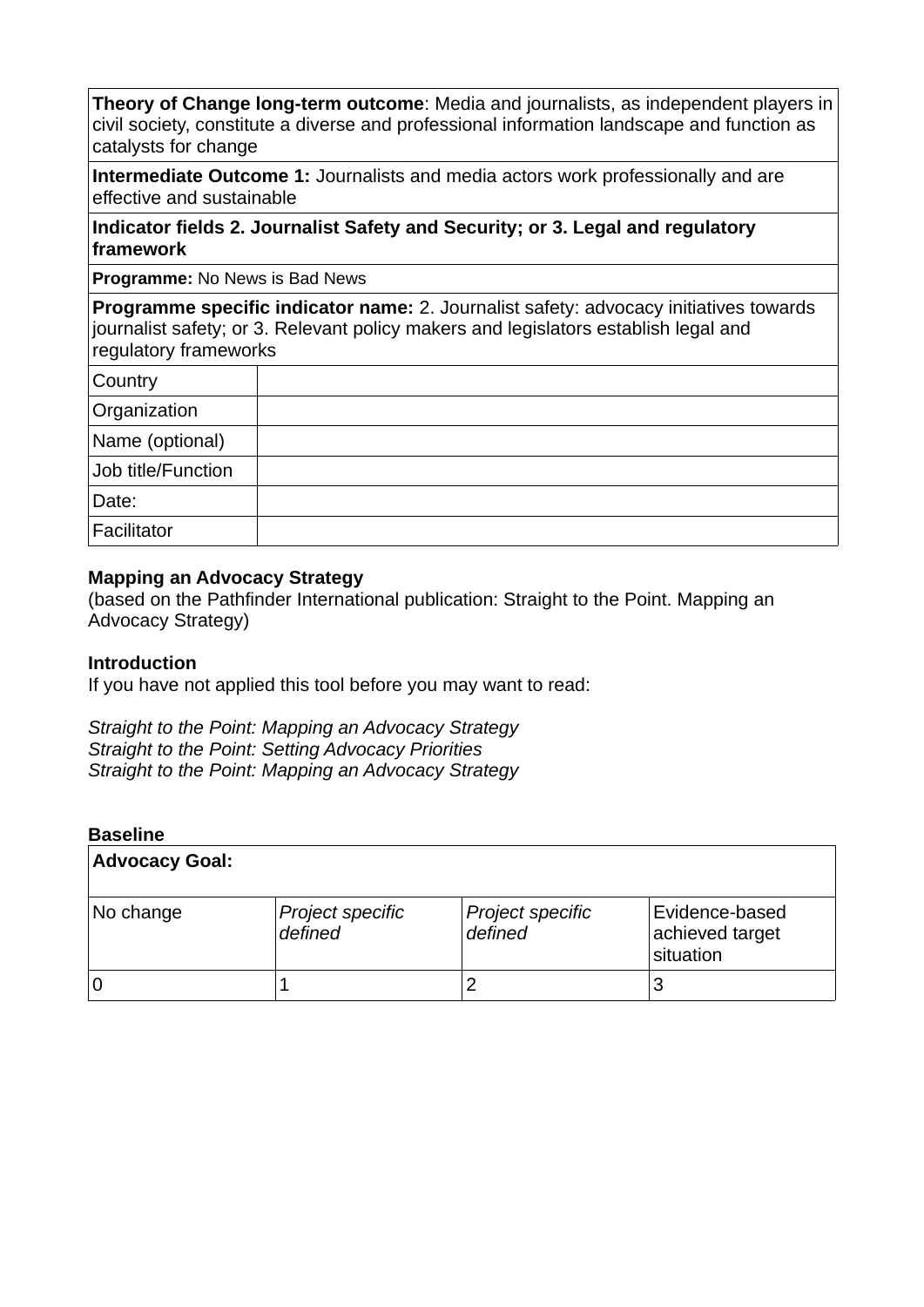## **Issue, Goal and Objectives**

### **Issue**

Your advocacy issue should be specific and concrete. It should clearly reflect the policy change you want to achieve (i.e., the issue should be directly linked to your goal). The Stakeholder analysis tool and Setting Advocacy Priorities tool can assist you in identifying your issue.

*Strong example issue: Journalists regularly face threats and harassment by government officials* 

*Weak example issue: Journalists are not safe*

What is your issue?

#### **Goal**

Your advocacy goal builds on your advocacy issue by adding who (e.g., person, institution, office) will make the policy change, how the policy change will be made (e.g., through a specific bill, guidance, regulation), and when it will be achieved. Set an attainable goal with a realistic timeframe.

*Strong example issue: Public prosecutioners will investigate 75% of acts of violence against against journalists by 2020*

*Weak example issue: The government will fight against impunity*

What is your goal?

### **Objectives**

Your goal should be broken down into a few short-term objectives that will directly contribute to achieving your goal. Objectives are the smaller steps you must complete in order to reach your overall goal. They should be clear and focused, and should include:

- the change you want to see
- who (e.g., person, institution, office) will make the change, and
- when it will be achieved.

They should be limited in number (no more than 3). Note: If your objective is likely to take longer to achieve than your goal, it is not a good objective

*Strong example objective: Five high-level champions in the Ministry of Justice will make public statements in support of journalist safety by June 2018* 

*Weak example objective: Build ministry support for journalist safety*

| Objective           |  |
|---------------------|--|
| Objective<br>◠      |  |
| Objective<br>っ<br>ت |  |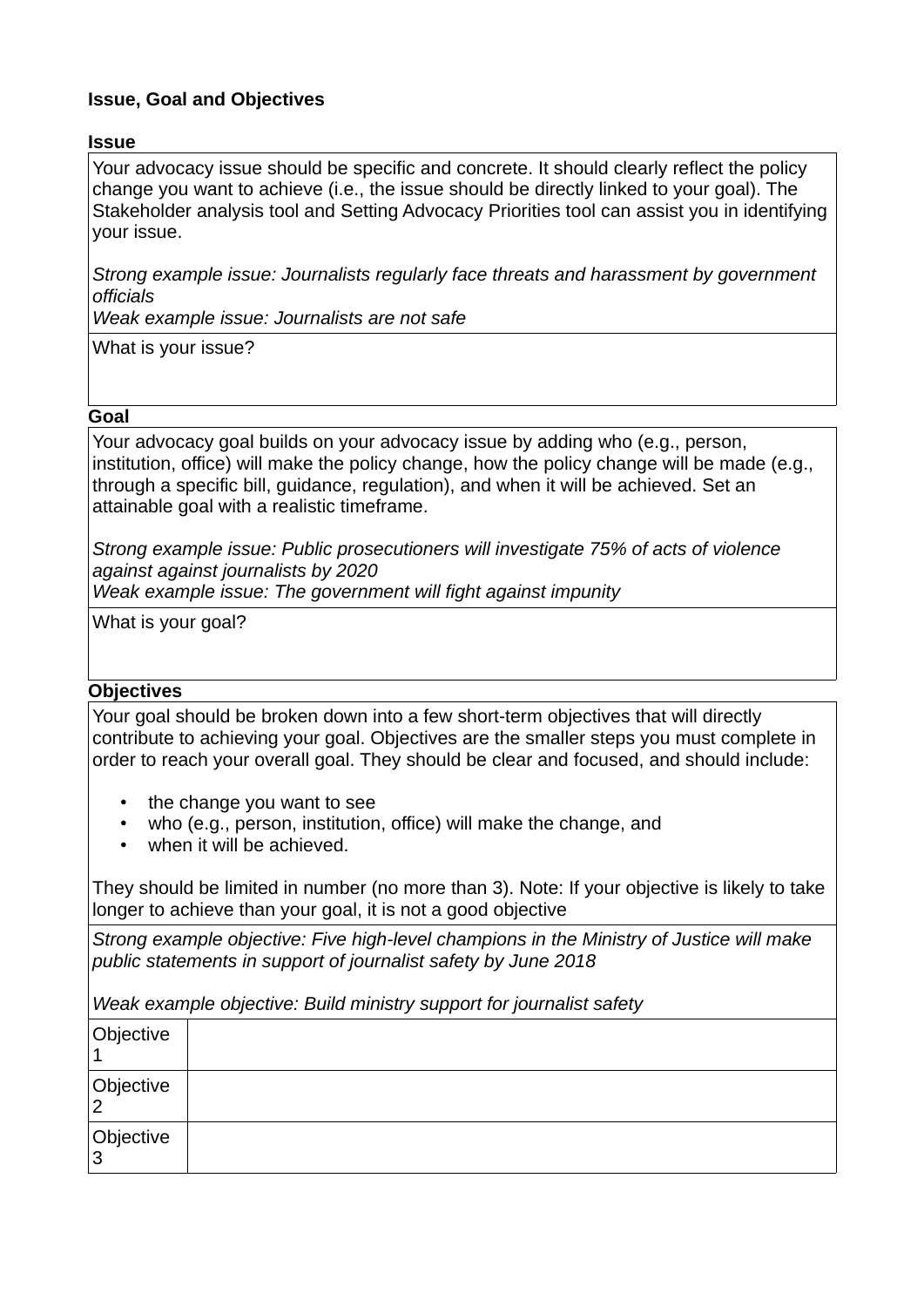## **Partners and Alliances**

Forming strong partnerships with other groups/organizations is essential to a successful advocacy strategy. You need to identify partners who will bring helpful, unique skills and contributions to your effort. Make sure you and your potential partners are in agreement about the issue and its potential solutions. A stakeholder forum may be necessary to build consensus.

Identify 5–10 potential partners and what they can contribute to your advocacy initiative. Include your own organization and its resources in the list.

| <b>Potential Partners</b>        | <b>Contributions</b> (human resources; funding; political and media<br>connections;<br>advocacy, communications, and technical expertise, etc.) |  |  |
|----------------------------------|-------------------------------------------------------------------------------------------------------------------------------------------------|--|--|
|                                  |                                                                                                                                                 |  |  |
|                                  |                                                                                                                                                 |  |  |
|                                  |                                                                                                                                                 |  |  |
|                                  |                                                                                                                                                 |  |  |
|                                  |                                                                                                                                                 |  |  |
|                                  |                                                                                                                                                 |  |  |
| What resources are still needed? |                                                                                                                                                 |  |  |
|                                  |                                                                                                                                                 |  |  |
|                                  |                                                                                                                                                 |  |  |
|                                  |                                                                                                                                                 |  |  |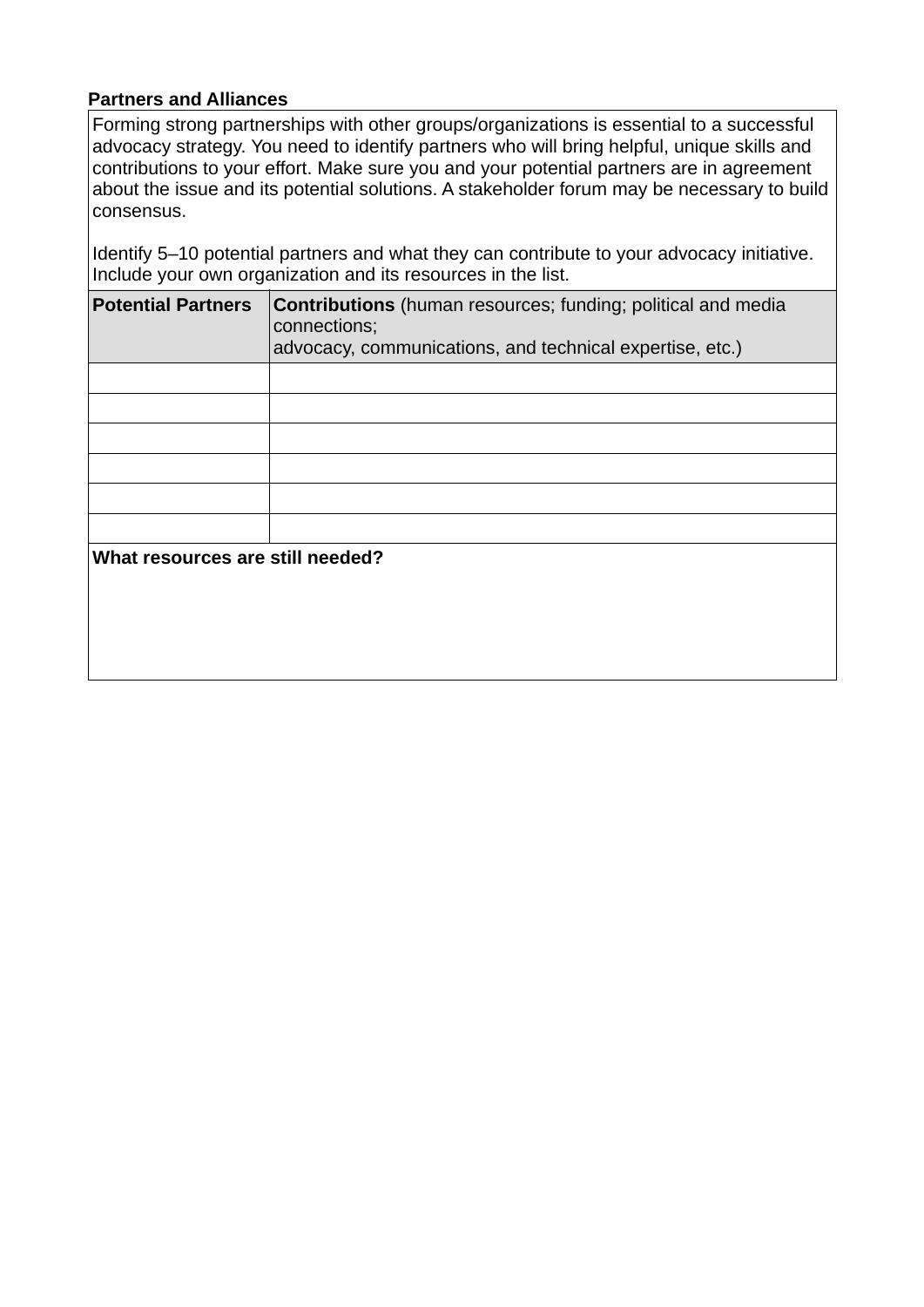### **Targets**

Your primary targets are the policymakers/offices/etc. that have the power to make the change you are advocating for. When you cannot influence your primary targets, choose secondary targets. A secondary target is the person/group/etc. you can influence who can then, in turn, influence your primary target. The targets must be specific (e.g., a person, newspaper, department, committee) —"the public" or "the government" are too general and, therefore, are not good targets.

Identify primary targets for each objective. Then fill in the target's position on your issue based on 2 criteria: supportive/neutral/ opposed, and informed/uninformed.

Next, note who in your organization/partners has the connections needed to influence each primary target. If you do not have the connections you need to influence the primary target, choose a secondary target (who can influence the primary) and fill in the information in the Secondary Target table

| <b>Objective 1</b>  |                        |                                                 |  |  |
|---------------------|------------------------|-------------------------------------------------|--|--|
| primary target name | position on your issue | partner with connections<br>to influence target |  |  |
|                     |                        |                                                 |  |  |
|                     |                        |                                                 |  |  |
|                     |                        |                                                 |  |  |
|                     |                        |                                                 |  |  |
| <b>Objective 2</b>  |                        |                                                 |  |  |
| primary target name | position on your issue | partner with connections<br>to influence target |  |  |
|                     |                        |                                                 |  |  |
|                     |                        |                                                 |  |  |
|                     |                        |                                                 |  |  |
|                     |                        |                                                 |  |  |
| <b>Objective 3</b>  |                        |                                                 |  |  |
| primary target name | position on your issue | partner with connections<br>to influence target |  |  |
|                     |                        |                                                 |  |  |
|                     |                        |                                                 |  |  |
|                     |                        |                                                 |  |  |
|                     |                        |                                                 |  |  |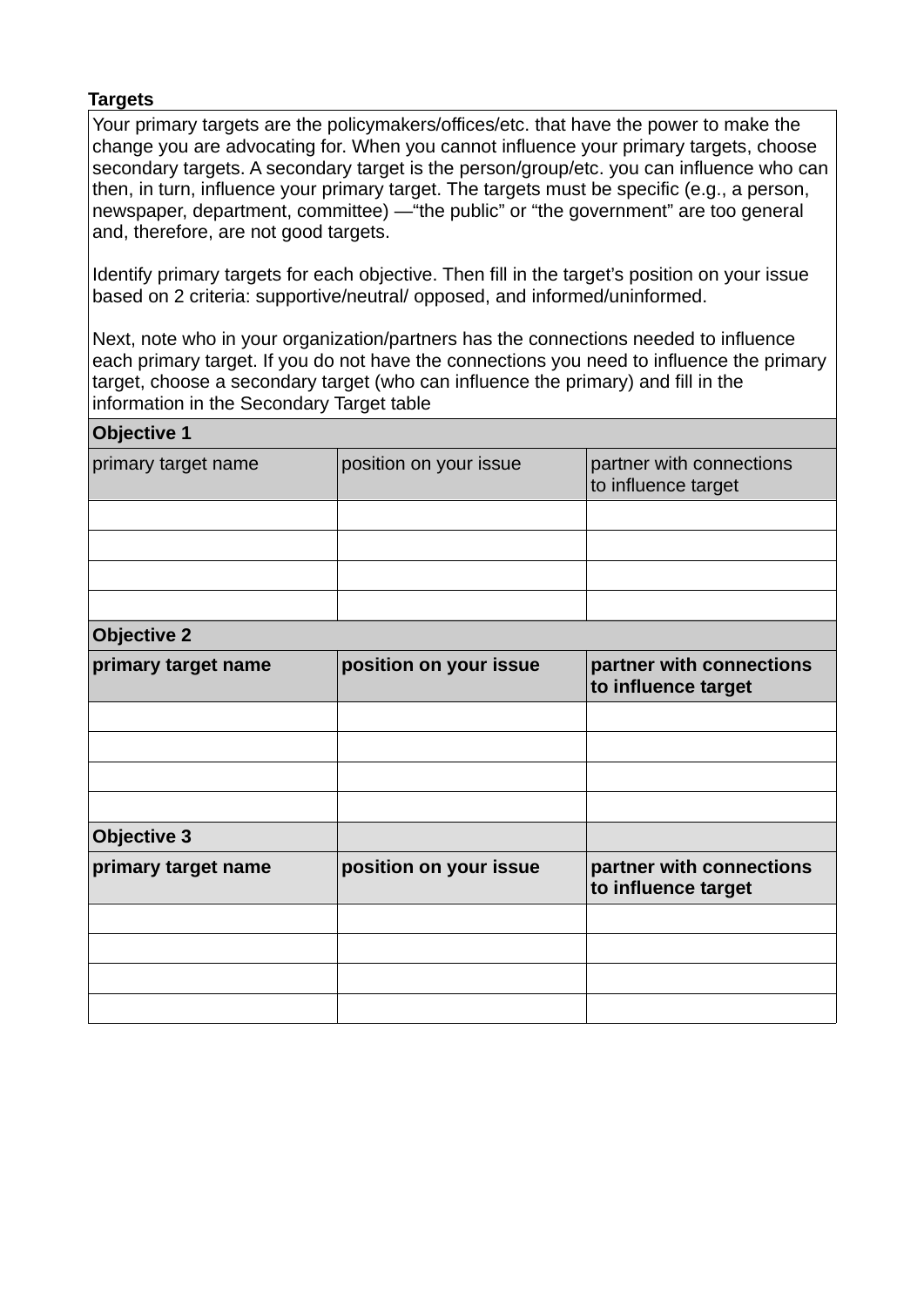# **Timing**

Advocacy activities should be timed to occur just before key decisions are made or before an important event. What upcoming events, significant dates, or government decisions might be important mobilization and communication opportunities?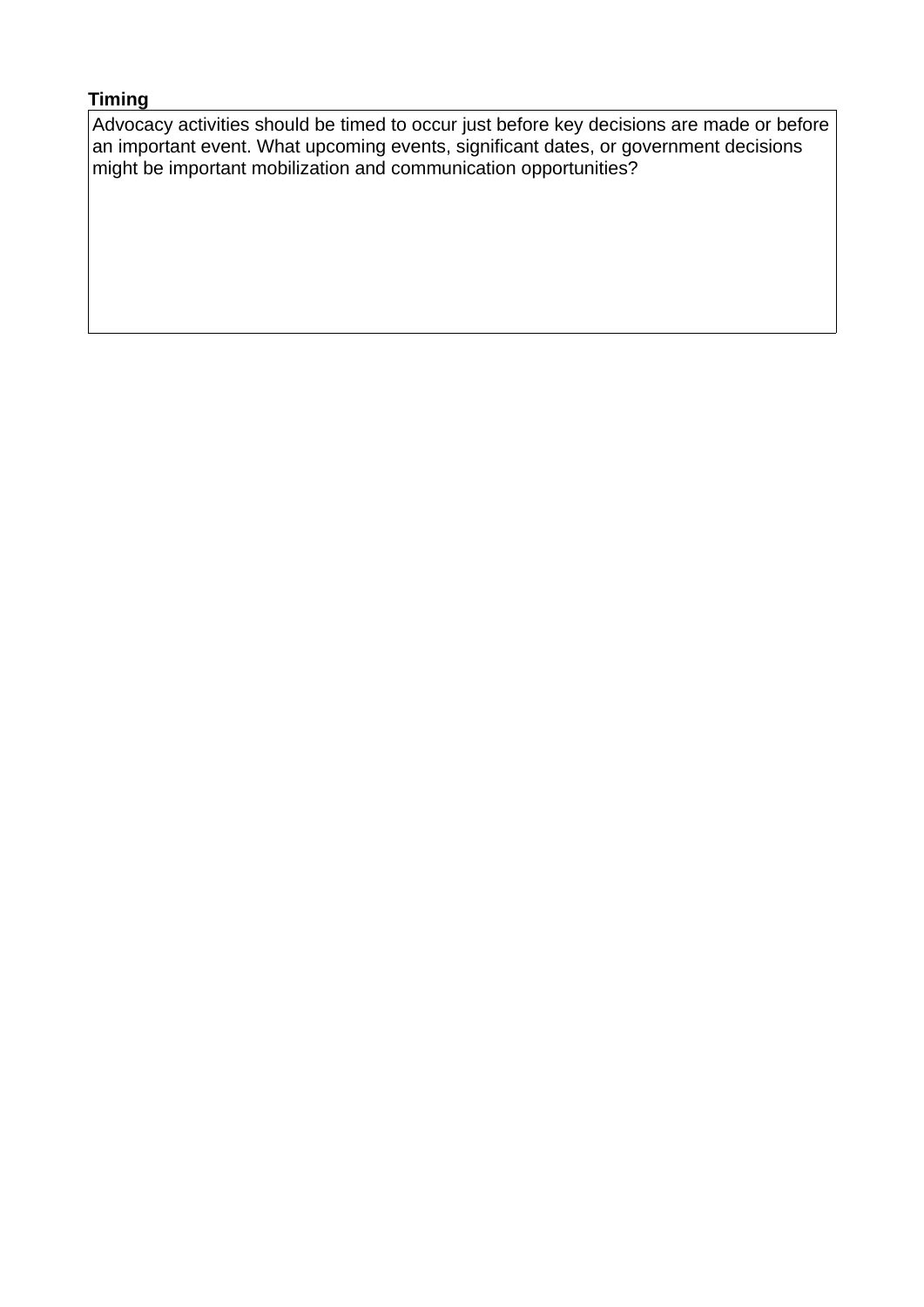# **Approaches & Activities I**

## **Approaches**

There are different ways of approaching advocacy. One way is a public approach, which generally means mobilizing broad support from the government and/or the public through highly visible activities. Compare this to a private approach, which involves working quietly with a few key partners to make changes behind the scenes.

You might also want to consider direct versus indirect approaches. Direct approaches involve directly asking policymakers to take action. Indirect approaches involve influencing opinion through a third party such as the media, public, or other actors.

## **Which approach(es) do you want to take?**

 $\Box$  Public

□ Private

□ Direct

□ Indirect

When selecting your advocacy approach(es) think about the best way to exert influence, given the information you gathered in the Stakeholder Analysis or Assessing the Political Environment for Advocacy tool. The approach(es) you choose will inform your activities.

## **Activities**

Your advocacy activities should be designed to help you achieve your individual objectives, moving you toward your goal. Below is a list of common advocacy activities. You should consider pursuing a combination of them for each objective.

Do not be afraid to use your imagination as well, but be selective. You cannot and should not do everything. Think about your expertise, capacity, what will have the greatest impact on your target, and your funds.

Examples of activities:

- Arrange site visits or study tours
- Hold educational briefings & events
- Conduct advocacy trainings
- Launch public awareness campaigns
- Hold policy dialogues & forums among key stakeholders
- Document problems for policymakers (e.g., commission a report)
- Engage the media to cover your issue
- Hold face-to-face meetings with policymakers
- Mobilize groups (community members, public interest groups, etc.) in support of policy change
- Provide technical information and recommendations to policymakers
- Utilize email, phone calls, letters, petitions, and social media to mobilize constituents to contact policymakers